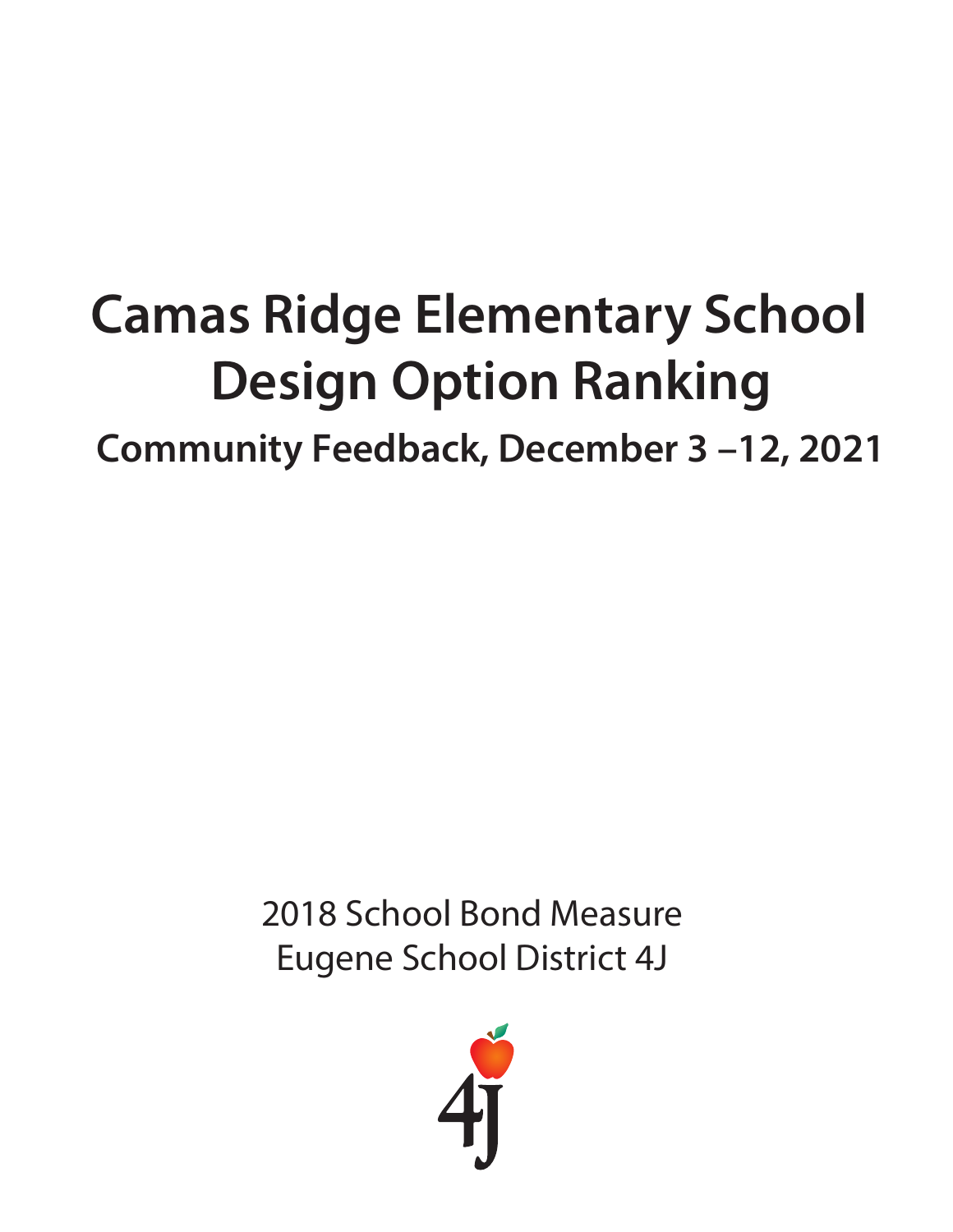#### Option C m **S ISSIS! THE PRE** Ш **SERIE** <u>ile</u>  $\blacksquare$ **1 III** Π 75% First or Second Choice **School Staff & Familes** 68% **Neighbors** 67% All

| m   | W.<br>Ц | H.        | <b>COM</b><br>T L |
|-----|---------|-----------|-------------------|
| 67% |         |           | Schoo             |
| 63% |         | Neighbors |                   |
| 61% |         |           |                   |





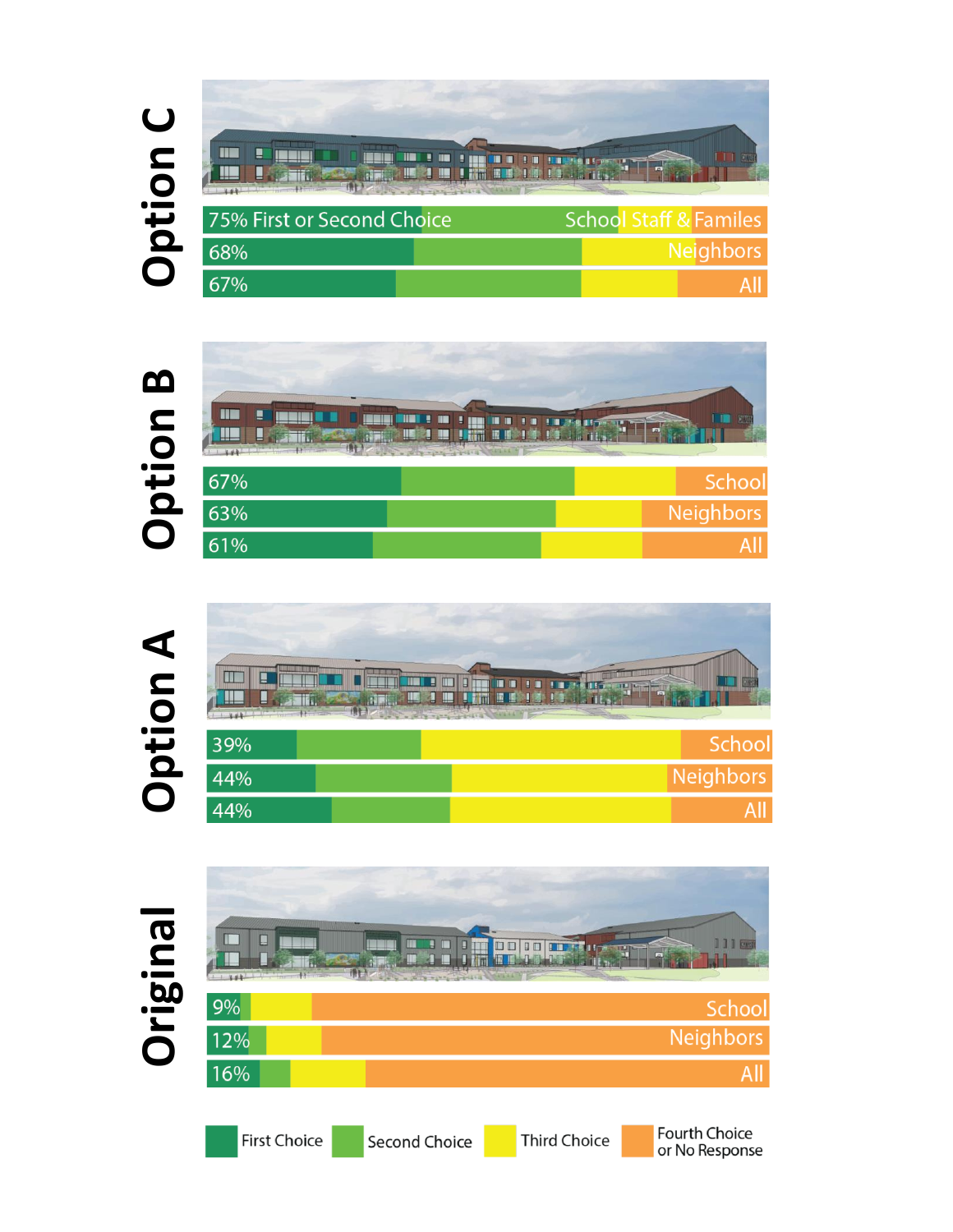#### **All Responses**

|                 | <b>FIRST</b> | <b>SECOND</b> | <b>THIRD</b> | <b>IFOURTH</b>        |              | NO RESPONSE   TOTAL RESPONSES | <b>AVERAGE</b> |
|-----------------|--------------|---------------|--------------|-----------------------|--------------|-------------------------------|----------------|
|                 | (4 points)   | $(3$ points)  | $(2$ points) | points)<br>$\vert$ (1 | $(0$ points) |                               |                |
|                 |              |               |              |                       |              |                               |                |
|                 | 9.85%        | 5.67%         | 13.55%       | 57.14%                | 13.79%       | 86.21%                        |                |
| <b>Original</b> | 40           | 23            | 551          | 232                   | 56           | 350                           | 1.41           |
|                 | 22.17%       | 21.92%        | 39.90%       | 5.67%                 | 10.34%       | 89.66%                        |                |
| <b>Option A</b> | 90           | 89            | 162          | 23                    | 42           | 364                           | 2.40           |
|                 | 30.79%       | 30.05%        | 18.72%       | 13.30%                | 7.14%        | 92.86%                        |                |
| <b>Option B</b> | 125          | 122           | 76           | 54                    | 29           | 377                           | 2.64           |
|                 | 34.48%       | 33.00%        | 17.00%       | 10.10%                | 5.42%        | 94.58%                        |                |
| <b>Option C</b> | 140          | 134           | 69           | 41                    | 22           | 384                           | 2.81           |

### **Camas Ridge Neighbors**

|                 | <b>FIRST</b> | <b>SECOND</b> | <b>THIRD</b>    | <b>FOURTH</b>   | INO RESPONSE    | <b>TOTAL RESPONSES</b> | <b>AVERAGE</b> |
|-----------------|--------------|---------------|-----------------|-----------------|-----------------|------------------------|----------------|
|                 | (4 points)   | $(3$ points)  | $(2$ points)    | points)         | $(0$ points)    |                        |                |
|                 |              |               |                 |                 |                 |                        |                |
|                 | 7.87%        | 3.93%         | 10.67%          | 58.43%          | 19.10%          | 80.90%                 |                |
| <b>Original</b> | 14           |               | 19              | 104             | 34              | 144                    | 1.23           |
|                 | 19.66%       | 24.16%        | 38.76%          | 4.49%           | 12.92%          | 87.08%                 |                |
| <b>Option A</b> | 35           | 43            | 69              |                 | 23              | 155                    | 2.33           |
|                 | 33.15%       | 30.34%        | 15.73%          | 12.36%          | 8.43%           | 91.57%                 |                |
| <b>Option B</b> | 59           | 54            | 28 <sub>1</sub> | 22 <sub>1</sub> | 15 <sub>1</sub> | 163                    | 2.67           |
|                 | 37.08%       | 30.90%        | 20.79%          | 4.49%           | 6.74%           | 93.26%                 |                |
| <b>Option C</b> | 66           | 551           | 37              |                 | 12              | 166                    | 2.87           |

### **Camas Ridge School Staff and Families**

|                 | <b>FIRST</b> | <b>SECOND</b> | <b>THIRD</b>    | <b>FOURTH</b> | <b>INO RESPONSE</b> | <b>ITOTAL RESPONSES</b> | <b>AVERAGE</b> |
|-----------------|--------------|---------------|-----------------|---------------|---------------------|-------------------------|----------------|
|                 | (4 points)   | $(3$ points)  | $(2$ points)    | $(1$ points)  | $(0$ points)        |                         |                |
|                 |              |               |                 |               |                     |                         |                |
|                 | 6.04%        | 2.68%         | 11.41%          | 63.76%        | 16.11%              | 83.89%                  |                |
| Original        | 9            |               | 17              | 95            | 24                  | 125                     | 1.19           |
|                 | 16.78%       | 22.15%        | 46.31%          | 4.03%         | 10.74%              | 89.26%                  |                |
| <b>Option A</b> | 25           | 33            | 69              |               | 16                  | 133                     | 2.30           |
|                 | 35.57%       | 31.54%        | 18.79%          | 8.72%         | 5.37%               | 94.63%                  |                |
| <b>Option B</b> | 53           | 47            | 28              | 13.           |                     | 141                     | 2.83           |
|                 | 39.60%       | 35.57%        | 13.42%          | 6.71%         | 4.70%               | 95.30%                  |                |
| <b>Option C</b> | 59           | 53            | 20 <sub>l</sub> | 10            |                     | 142                     | 2.99           |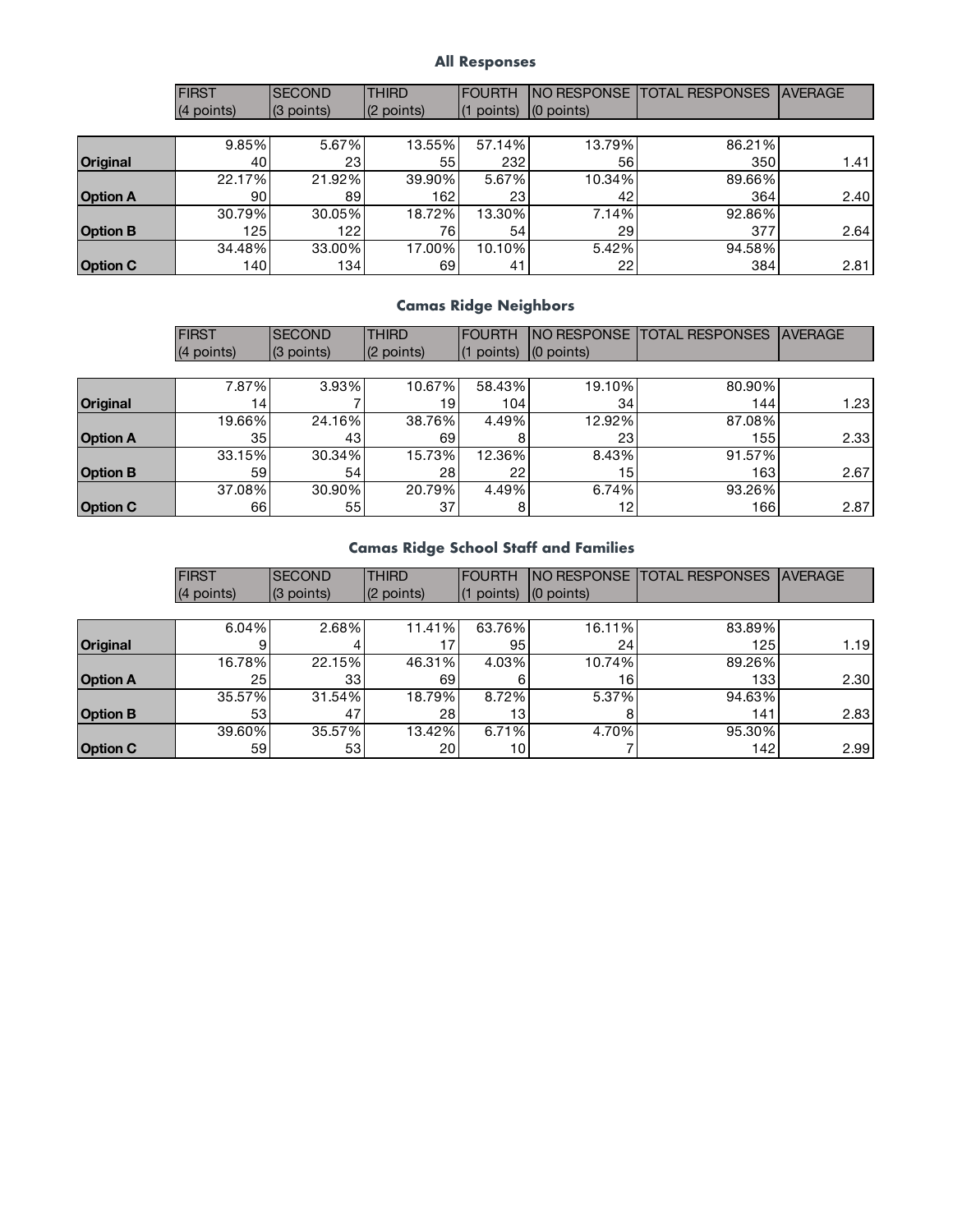## What is your relationship to Camas Ridge Community Elementary School?



| <b>ANSWER CHOICES</b>                      | <b>RESPONSES</b> |     |
|--------------------------------------------|------------------|-----|
| Camas Ridge parent/guardian                | 33.83%           | 136 |
| Other 4J parent/guardian                   | 24.88%           | 100 |
| Current Camas Ridge student                | 0.75%            | 3   |
| Former Camas Ridge student                 | 4.73%            | 19  |
| Other 4J student                           | 1.49%            | 6   |
| Camas Ridge staff member                   | 4.48%            | 18  |
| Other 4J staff member                      | 17.41%           | 70  |
| Other community member (none of the above) | 24.13%           | 97  |
| Total Respondents: 402                     |                  |     |